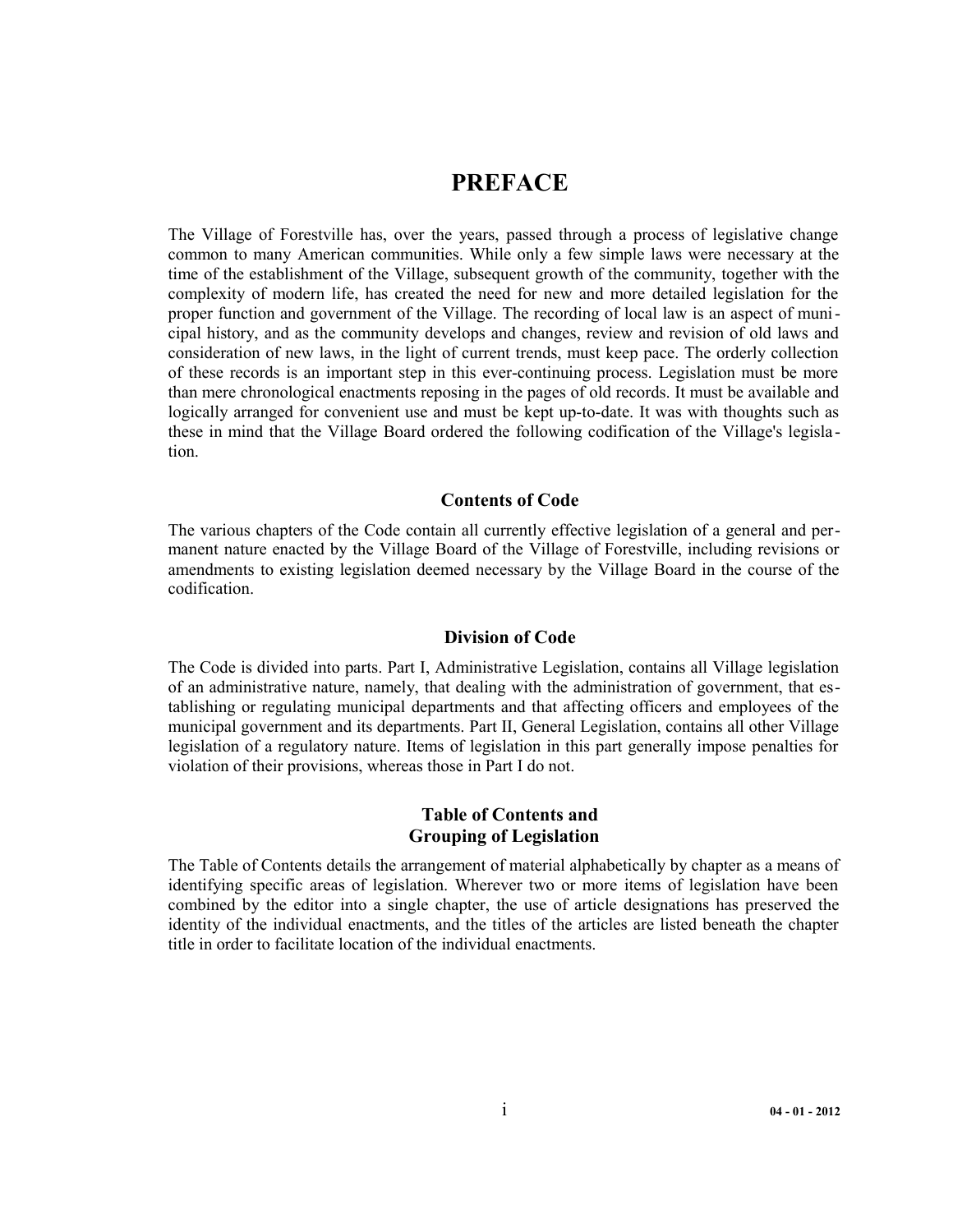#### FORESTVILLE CODE

### **Reserved Chapters**

Unassigned chapter numbers do not appear in the Table of Contents but are available for assignment to new enactments. In this manner, new subject matter can be included alphabetically.

### **Pagination**

A unique page-numbering system has been used in which each chapter forms an autonomous unit. The first page of each chapter is the number of that chapter followed by a colon and the numeral "1." Thus, Chapter 6 would begin on page 6:1. By use of this system, it is possible to add or to change pages in any chapter, or add new chapters, without affecting the sequence of subsequent pages.

### **Numbering of Sections**

A chapter-related section-numbering system is employed in which the section number indicates the number of the chapter and the location of the section within that chapter. Thus, the first section of Chapter 30 would be  $\S$  30-1, while the sixth section of Chapter 57 would be  $\S$  57-6.

#### **Scheme**

The scheme is the list of section titles that precedes the text of each chapter. These titles are care fully written so that, taken together, they may be considered as a summary of the content of the chapter. Taken separately, each describes the content of a particular section. For ease and precision of reference, the scheme titles are repeated as section headings in the text.

#### **Histories**

At the end of the Scheme (list of section titles) in each chapter is located the legislative history for that chapter. This History indicates the specific legislative source from which the chapter was derived, including the enactment number, if pertinent, and the date of adoption. In the case of chapters containing parts or articles derived from more than one item of legislation, the source of each part or article is indicated in the text, under its title. Amendments to individual sections or subsections are indicated by histories where appropriate in the text.

#### **General References; Editor's Notes**

In each chapter containing material related to other chapters in the Code, a table of General References is included to direct the reader's attention to such related chapters. Editor's Notes are used in the text to provide supplementary information and cross-references to related provisions in other chapters.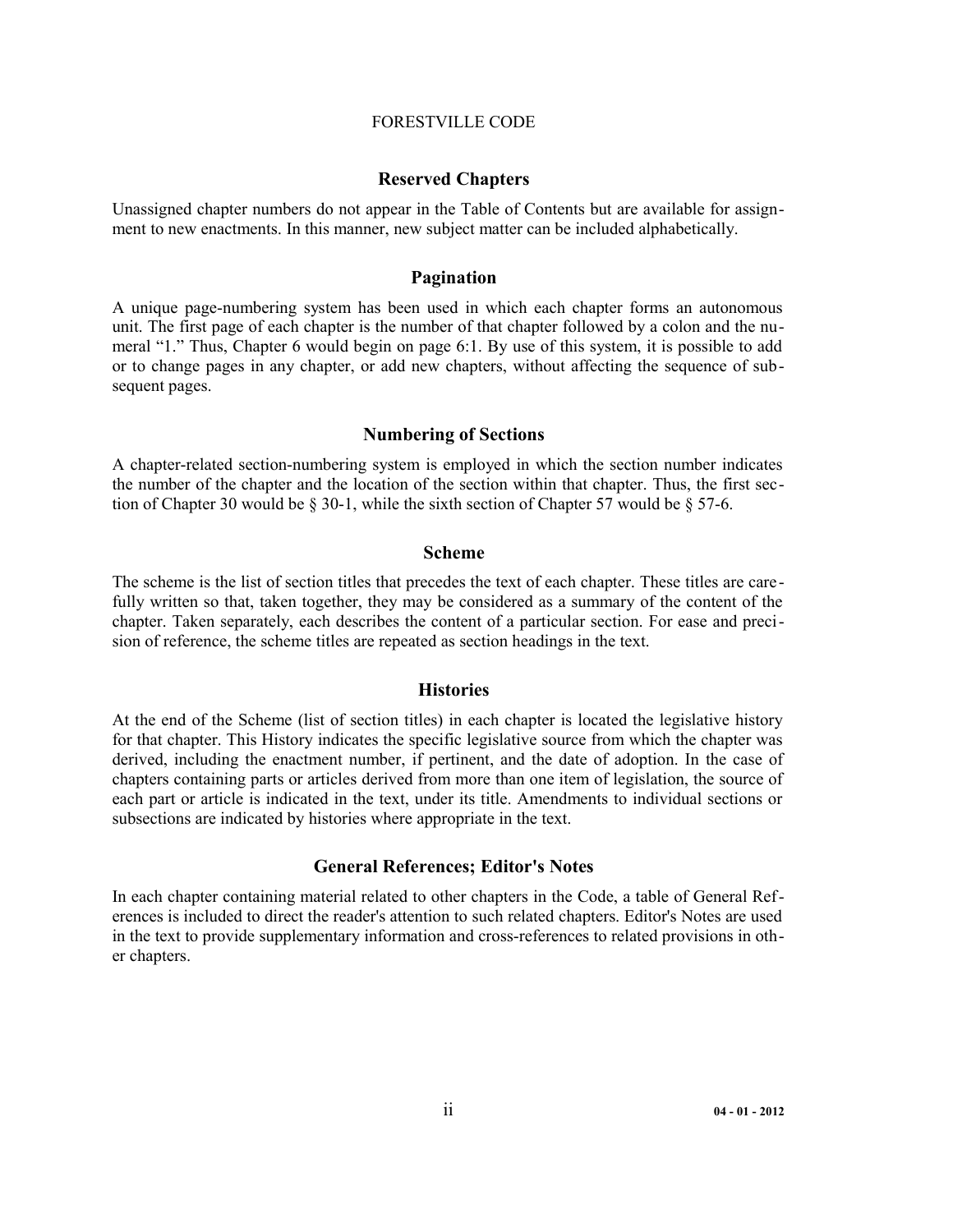### PREFACE

# **Appendix**

Certain forms of local legislation are not of a nature suitable for inclusion in the main body of the Code but are of such significance that their application is community-wide or their provisions are germane to the conduct of municipal government. The Appendix of this publication is reserved for such legislation and for any other material that the community may wish to include.

# **Derivation Table**

In order to assist Code users in the transition to the new Code's organization, the Derivation Table indicates where chapters and articles of the 1990 Code have been included in the 2012 Code, or the reason for exclusion.

# **Disposition List**

The Disposition List is a chronological listing of legislation, indicating its inclusion in the publication or the reason for its exclusion. The Disposition List will be updated with each supplement to the Code to include the legislation reviewed with said supplement.

# **Index**

The Index is a guide to information. Since it is likely that this publication will be used by persons without formal legal training, the Index has been formulated to enable such persons to locate a particular section quickly. Each section of each chapter has been indexed. The Index will be supplemented and revised from time to time as new legislation is added.

# **Instructions for Amending the Code**

All changes to the Code, whether they are amendments, deletions or additions, should be adopted as amendments to the Code. In doing so, existing material that is not being substantively altered should not be renumbered.

**Adding new sections.** Where new sections are to be added to a chapter, they can be added at the end of the existing material (continuing the numbering sequence) or inserted between existing sections as decimal numbers (e.g., a new section between §§ 65-5 and 65-6 should be designated  $§ 65-5.1$ ).

**Adding new chapters.** New chapters should be added in the proper alphabetical sequence in the appropriate division or part (e.g., Part I, Administrative Legislation, or Part II, General Legislation), utilizing the reserved chapter numbers. New chapter titles should begin with the key word for the alphabetical listing (e.g., new legislation on abandoned vehicles should be titled "Vehicles, Abandoned" under "V" in the Table of Contents, and a new enactment on coin-operated amusement devices should be "Amusement Devices" or "Amusement Devices, Coin-Operated" under "A" in the Table of Contents). Where a reserved number is not available, an "A" chapter should